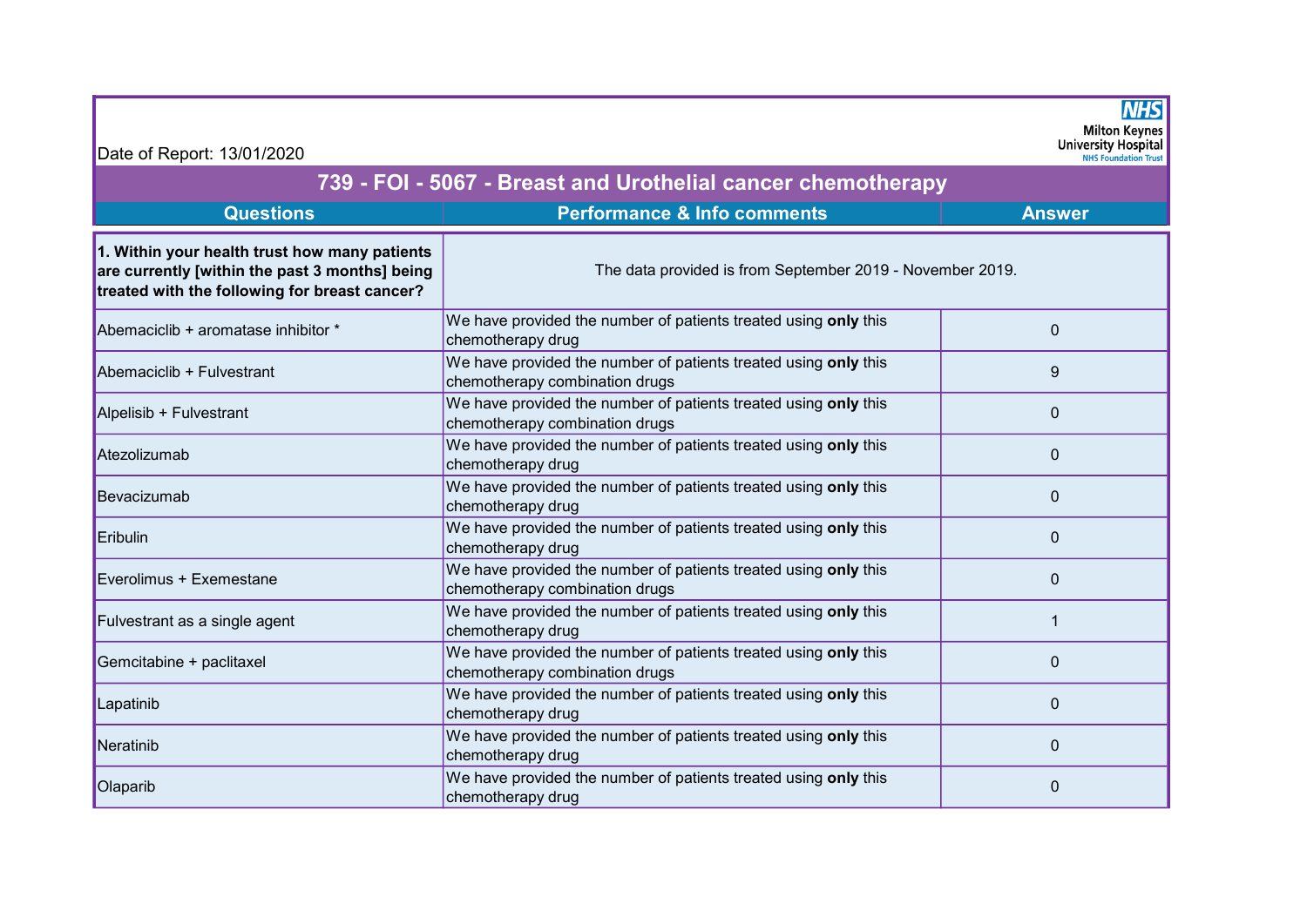| Palbociclib + aromatase inhibitor*                                           | We have provided the number of patients treated using only this<br>chemotherapy combination drugs                                                                      | 16           |  |
|------------------------------------------------------------------------------|------------------------------------------------------------------------------------------------------------------------------------------------------------------------|--------------|--|
| Pertuzumab + trastuzumab + docetaxel                                         | We have provided the number of patients treated using only this<br>chemotherapy combination drugs                                                                      | 12           |  |
| Ribociclib + aromatase inhibitor*                                            | We have provided the number of patients treated using only this<br>chemotherapy combination drugs                                                                      | $\mathbf{0}$ |  |
| Ribociclib + Fulvestrant                                                     | We have provided the number of patients treated using only this<br>chemotherapy combination drugs                                                                      | $\mathbf{0}$ |  |
| Talazoparib                                                                  | We have provided the number of patients treated using only this<br>chemotherapy drug                                                                                   | $\mathbf{0}$ |  |
| <b>Herceptin SC</b>                                                          | We have provided the number of patients treated using only this<br>chemotherapy drug. Includes all Curative, Adjuvant, Neo-Adjuvant and<br>Palliative intent patients. | 4            |  |
| Herceptin <sub>IV</sub>                                                      | We have provided the number of patients treated using only this<br>chemotherapy drug. Includes all Curative, Adjuvant, Neo-Adjuvant and<br>Palliative intent patients. | 3            |  |
| Transtuzumab biosimilar SC                                                   | We have provided the number of patients treated using only this<br>chemotherapy drug                                                                                   | $\mathbf{0}$ |  |
| Transtuzumab biosimilar IV                                                   | We have provided the number of patients treated using only this<br>chemotherapy drug                                                                                   | $\Omega$     |  |
| Trastuzumab emtansine                                                        | We have provided the number of patients treated using only this<br>chemotherapy combination drugs                                                                      | 3            |  |
| Other active systemic anti-cancer therapy **                                 |                                                                                                                                                                        | 12           |  |
| 2. How many patients are being treated for<br>2a Neo-adjuvant breast cancer; | The data provided is from September 2019 - November 2019.                                                                                                              |              |  |
| Transtuzumab total SC                                                        | We have provided the number of patients treated using only this<br>chemotherapy drug                                                                                   |              |  |
| Transtuzumab total IV                                                        | We have provided the number of patients treated using only this<br>chemotherapy combination drugs                                                                      | 1            |  |
| 2.b Adjuvant breast cancer;                                                  | The data provided is from September 2019 - November 2019.                                                                                                              |              |  |
| Transtuzumab total SC                                                        | We have provided the number of patients treated using only this<br>chemotherapy drug                                                                                   | 1            |  |
| Transtuzumab total IV                                                        | We have provided the number of patients treated using only this<br>chemotherapy drug                                                                                   | 2            |  |